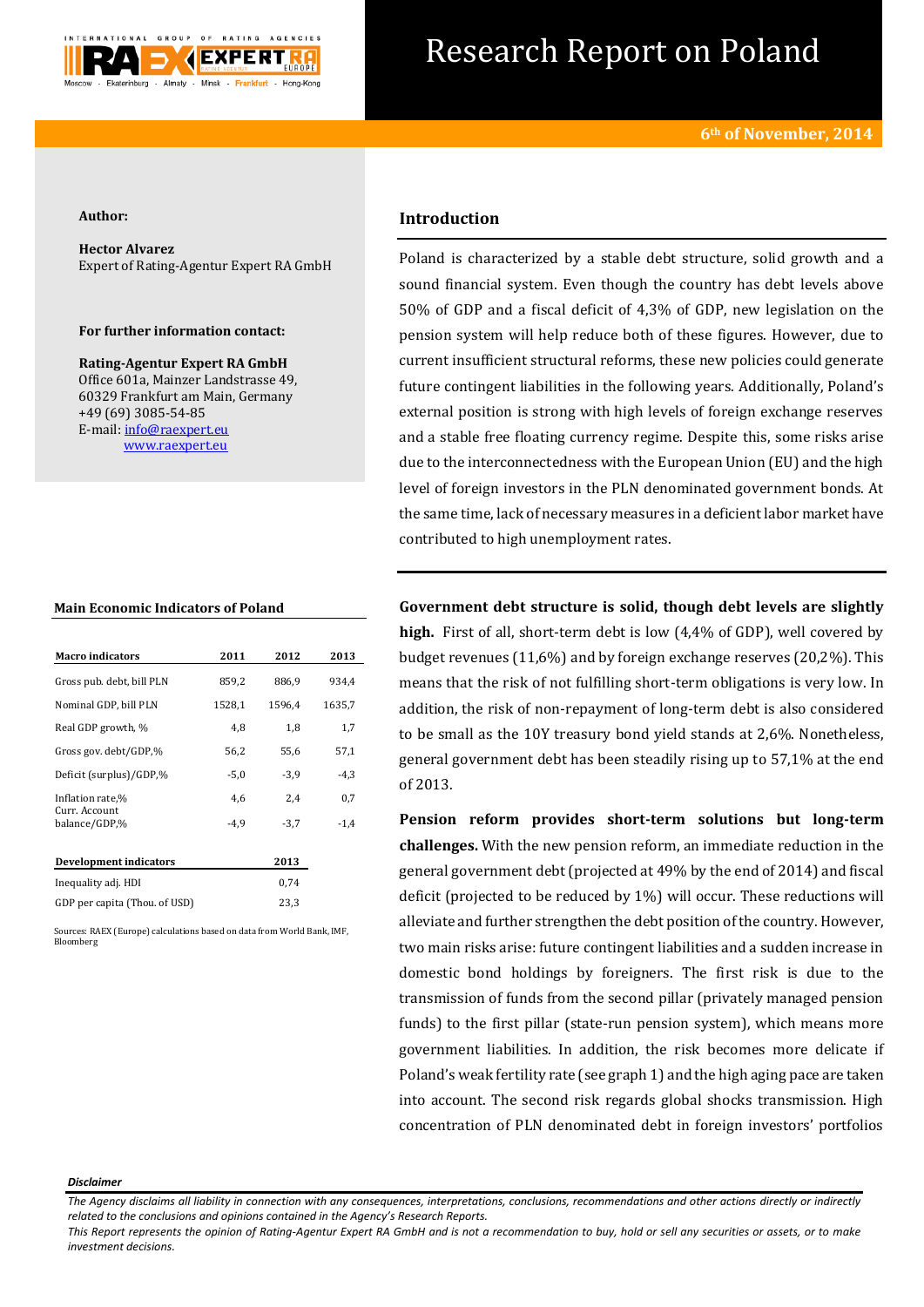

**Graph 1:** Fertility rate (Number of children per woman, 2012)



Source: RAEX (Europe) calculations based on data from Eurostat



Source: RAEX (Europe) calculations based on data from IMF and the European Commission

represent a risk due to a potential selloff if geopolitical tensions or market volatility were to emerge.

**Strong GDP growth was evidenced in the past years, nevertheless, external risks exist due to dependence on the EU's performance and trade links with Russia.** Poland stands out as one of the EU countries that did not have a recession in the aftermath of the 2008 financial crisis and the 2012 general slowdown in the European economy. Although Poland has had actual growth in the previous years, its growth is highly correlated with that of the EU (see graph 2). Therefore, the interconnectedness with the EU, and especially Germany, will have an impact in Poland's economy if slow economic activity were to continue in the region. Moreover, imports from Russia account for 57% of gas consumption (heavily used by the industry) and 94% of crude oil consumption. In this case, the country mitigates this risk by having signed a long-term contract with Gazprom for the supply of these hydrocarbons; also, most of Poland's primary energy supply is produced with coal. In addition, 7% of food exports go to Russia and recent bans could hurt the agricultural sector in the country.

**Sound fiscal and monetary policy, however, inflation still well below target.** Fiscal consolidation is one of the mid-term objectives of the Polish government. One of the main factors that will contribute to achieve this goal is the pension reform, as previously explained, and the permanent expenditure rule, which links public expenditure with GDP growth. Regarding monetary policy, this has worked correctly in recent years as a transmission mechanism to manage interbank rates and, in consequence, reducing lending rates contributing to real GDP growth. However, due to low imported inflation and low inflation expectations, this indicator has remained well below the 2,5% target (currently 0,7%). In response to the slow pick up of inflation, the Central Bank recently reduced further the policy rate. A potential risk of extremely low inflation may be the impact in fiscal policy by reducing estimated budget revenue, i.e. if prices don't hike, there is less tax revenue.

**Strong financial sector.** The financial sector in general appears to be strong. Banks are profitable and private lending has picked up in recent years. At the same time, the lending-deposit spread has remained steady and real interest rates have been positive and stable. In addition, recent stress tests demonstrate the stability and readiness of the banking system in case of internal or external shock scenarios. Furthermore, the stock and bond markets are well developed with a wide range of financial instruments. However, non-performing loans (NPLs) among SMEs are quite high reaching around 14% of total loans in the sector.

#### *Disclaimer*

*The Agency disclaims all liability in connection with any consequences, interpretations, conclusions, recommendations and other actions directly or indirectly related to the conclusions and opinions contained in the Agency's Research Reports.*

*This Report represents the opinion of Rating-Agentur Expert RA GmbH and is not a recommendation to buy, hold or sell any securities or assets, or to make investment decisions.*